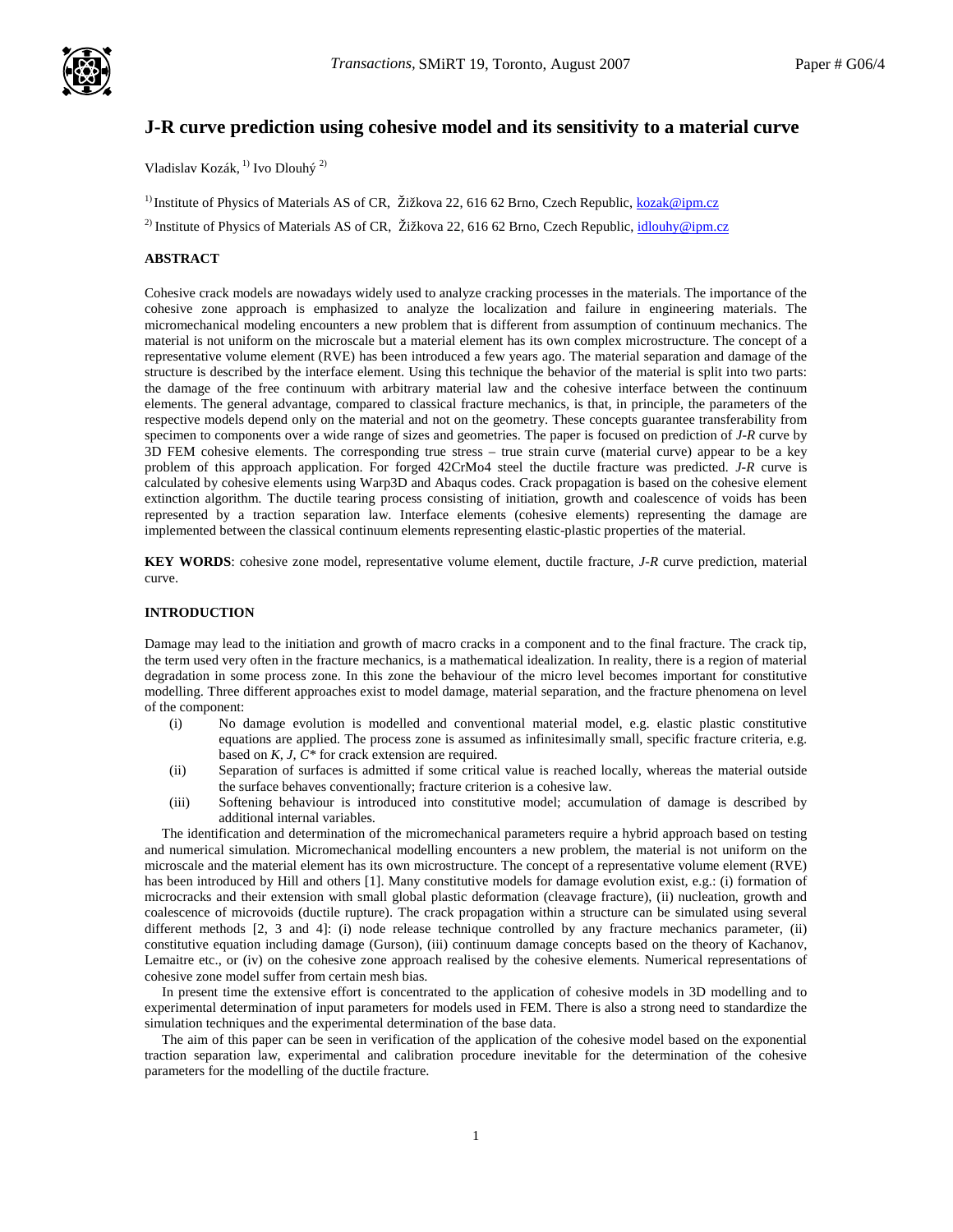

### **COHESIVE MODEL AND TRACTION-SEPARATION LAW**

Since the cohesive model is a phenomenological model, there is no evidence, which form is to be taken for the cohesive law, *T(*δ*).* Thus cohesive law has to be assumed independently of specific material as a model of the separation process. Most authors take their own formulation for the dependence of the traction on the separation. The exponential model is used by many authors for both the ductile and the cleavage fracture. An exponential relationship between the effective traction  $(\delta)$  provides a decohesion model. The *T*- $\delta$  response follows an irreversible path with unloading always direct to origin. This model represents all the features of the separation process by: (1) the shape of the cohesive traction/separation curve  $(T-\delta)$ , (2) the local material strength by the peak traction  $(T_0)$ , and, the local ductility defined by the work of separation  $(\Gamma_0)$  given by the area under  $(T-\delta)$  curve.

For the determination of the cohesive stress,  $T<sub>0</sub>$ , in the case of normal fracture a hybrid technique has been developed. Using conventional elastic-plastic analysis, the distribution of the axial stress across the notch section of the specimen geometry is determined for the moment of the crack initiation in the centre of specimen. At that event, the axial stress exhibits a maximum in the centre of specimen, which is supposed to be equal to *T0*.

 The cohesive energy, <sup>Γ</sup>*0* can be determined in a fracture mechanics test by assuming that <sup>Γ</sup>*0* equals the *J*-integral at initiation of stable crack extension,  $J_i$ . The procedure can be taken by the standard test methods [3].

### **MATERIAL; EXPERIMENTAL AND CALCULATION PROCEDURES**

#### **Mirone – La Rosa – Risitano (MLR) Model**

To determine material curve for characterization of the elastoplastic behaviour of tested material the standard tensile experiments have been using for many years. The relation σ*ekv* (ε*ekv*) is found but the problem is the validity of this relation after necking. According to many experimental observations in [5] the new approximate curve in Eq. 1 was received for standard tensile specimens (see Fig.1) and modified tensile specimens – waisted specimens (Fig.2). This Eq. 1 was used in our prediction of the material curve. At least 10 specimens were used in both cases, the third curve was determined by standard procedure and the higher values of deformation are the fitted values.

$$
MLR\sigma(\varepsilon_{ekv} - \varepsilon_N) = 1 - 0,6058(\varepsilon_{ekv} - \varepsilon_N)^2 + 0,6317(\varepsilon_{ekv} - \varepsilon_N)^3 - 0,2107(\varepsilon_{ekv} - \varepsilon_N)^4
$$
 (1)  
\n
$$
\sum_{\substack{0.8 \\ \overline{12} \\ \overline{2} \\ \overline{2} \\ \overline{2} \\ \overline{2} \\ \overline{2} \\ \overline{2} \\ \overline{2} \\ \overline{2} \\ \overline{2} \\ \overline{2} \\ \overline{2} \\ \overline{2} \\ \overline{2} \\ \overline{2} \\ \overline{2} \\ \overline{2} \\ \overline{2} \\ \overline{2} \\ \overline{2} \\ \overline{2} \\ \overline{2} \\ \overline{2} \\ \overline{2} \\ \overline{2} \\ \overline{2} \\ \overline{2} \\ \overline{2} \\ \overline{2} \\ \overline{2} \\ \overline{2} \\ \overline{2} \\ \overline{2} \\ \overline{2} \\ \overline{2} \\ \overline{2} \\ \overline{2} \\ \overline{2} \\ \overline{2} \\ \overline{2} \\ \overline{2} \\ \overline{2} \\ \overline{2} \\ \overline{2} \\ \overline{2} \\ \overline{2} \\ \overline{2} \\ \overline{2} \\ \overline{2} \\ \overline{2} \\ \overline{2} \\ \overline{2} \\ \overline{2} \\ \overline{2} \\ \overline{2} \\ \overline{2} \\ \overline{2} \\ \overline{2} \\ \overline{2} \\ \overline{2} \\ \overline{2} \\ \overline{2} \\ \overline{2} \\ \overline{2} \\ \overline{2} \\ \overline{2} \\ \overline{2} \\ \overline{2} \\ \overline{2} \\ \overline{2} \\ \overline{2} \\ \overline{2} \\ \overline{2} \\ \overline{2} \\ \overline{2} \\ \overline{2} \\ \overline{2} \\ \overline{2} \\ \overline{2} \\ \overline{2} \\ \overline{2} \\ \overline{2} \\ \overline{2} \\ \overline{2} \\ \overline{2} \\ \overline{2} \\ \overline{2} \\ \overline{2} \\ \overline{2} \\ \overline{2} \\ \overline{2} \\ \over
$$

Fig.2 Modified tensile specimen – waisted

80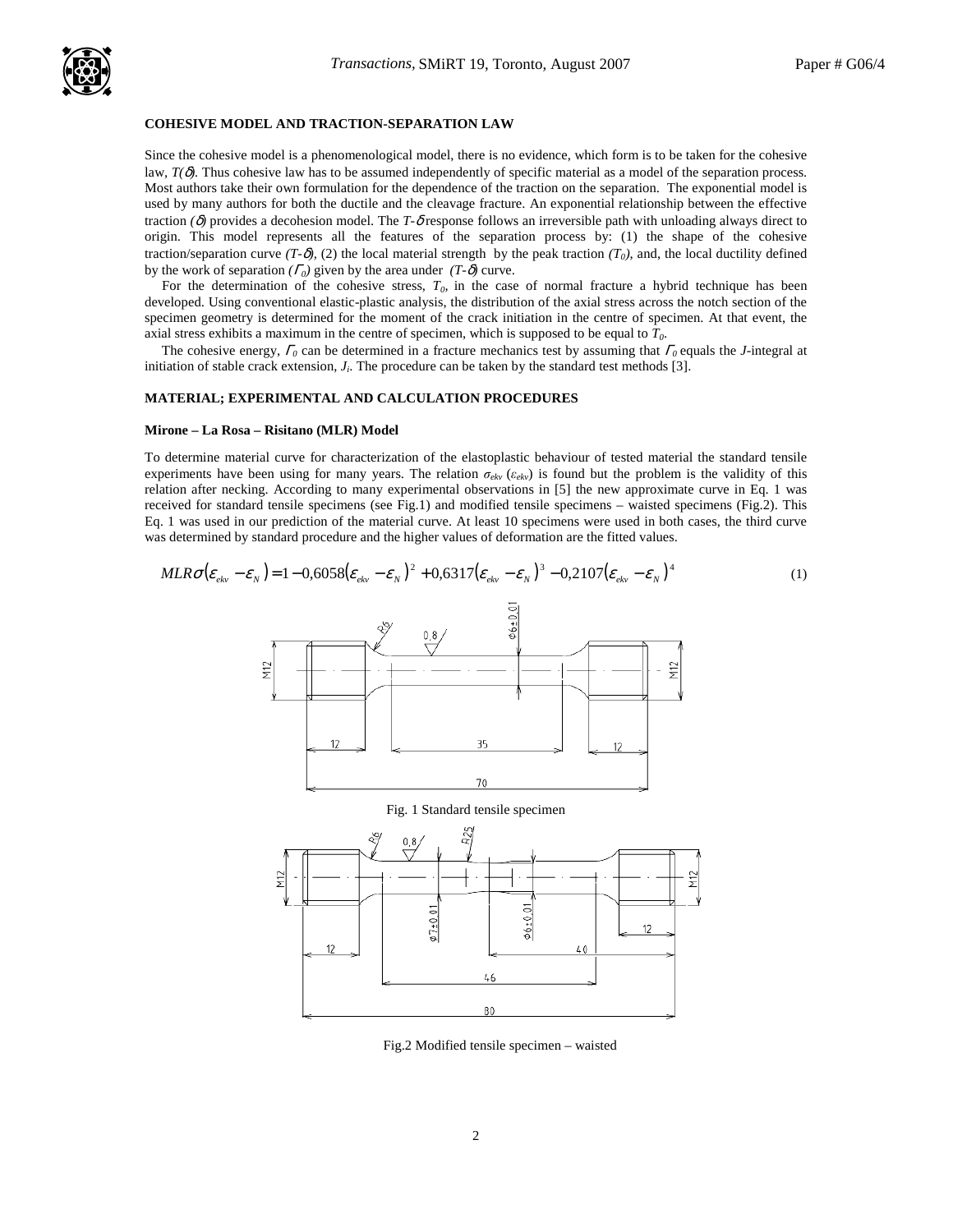

Fig. 3 Material curves used for modelling



**Cohesive Model Parameters Determination** 

For the determination of the cohesive stress, T<sub>0</sub>, in the case of normal fracture (mode I) a set of twelve experiments for tensile notched bars was done. The dimension of this specimen can be seen on the following Fig. 5.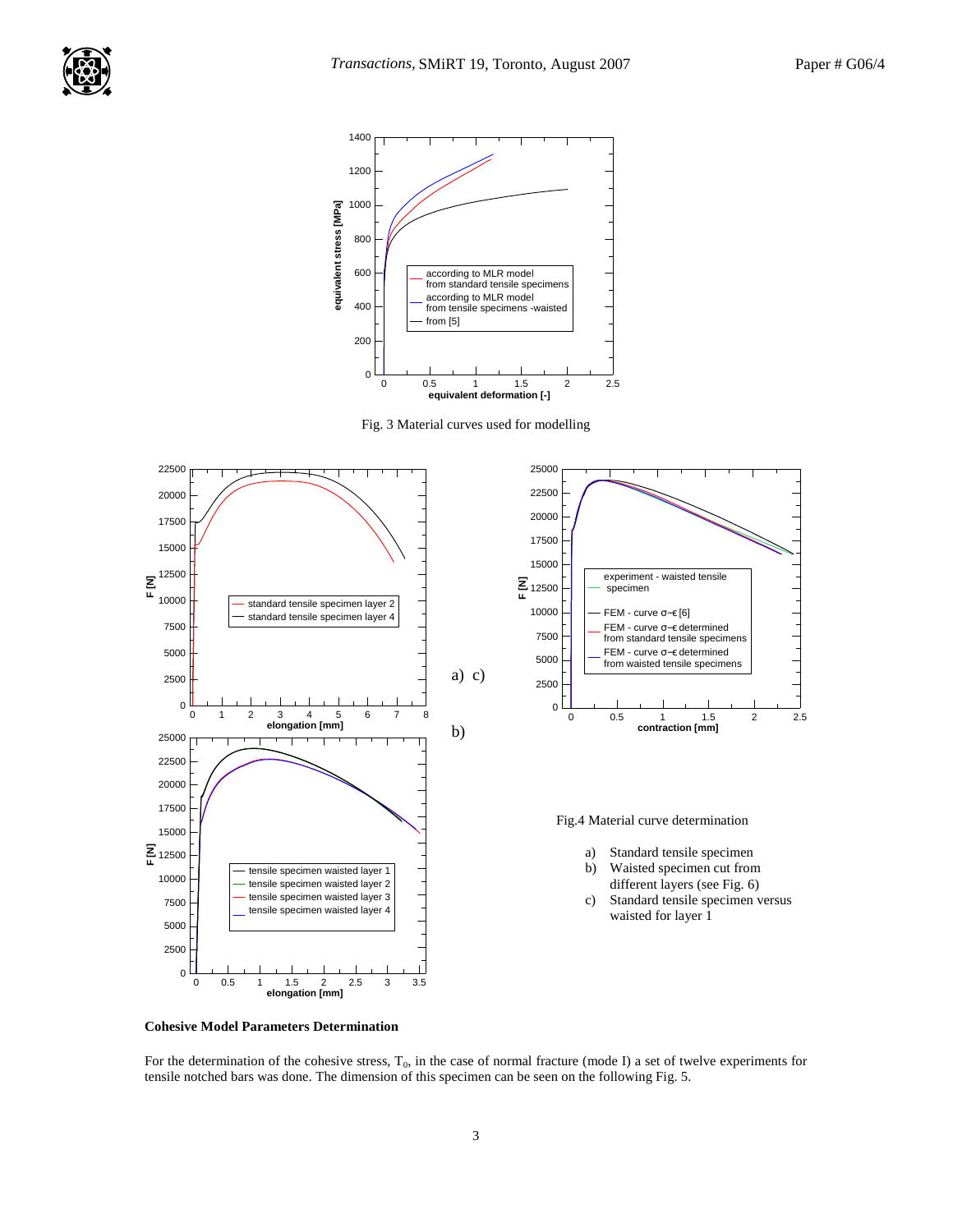

Fig. 5 Notched tensile specimen



Fig. 6 Explanation of the term "layer"

 An elongation was measured using transducer Zwick TC-EXMACRO.001; contraction by MTS extensometer, type.: 632. 19F – 21. The mean value of the cohesive stress  $T<sub>o</sub>$  was determined from the above mentioned set of twelve experiments and from the computations for the material curve received from the waisted tensile specimens; *T<sup>o</sup>* is then 2000 MPa. For determination of the stress- strain distribution the standard FEM Abaqus package with CAX4 elements was used.

| Step | 3      | 6       | 10              | 13 | 16                      | 24 |
|------|--------|---------|-----------------|----|-------------------------|----|
| F[N] | 2504,2 | 8000,53 | 16003,4         |    | 22003,6 25001,9 29002,4 |    |
| Step | 31     | 34      | 37              | 43 | 45                      |    |
| F[N] | 32502  | 33675,4 | 33217,3 31149,1 |    | 29999.7                 |    |

 The standard CT specimens were used for *J-integral* determination according the ASTM 1820-99a procedure (based on measurement of the J-∆a curve). The experimentally determined value of  $J_i$  was found to be  $J_i = 115 \pm 5$  MPa.mm. This value was calibrated (tests for data from the predicted interval) using numerical procedure in WARP3D.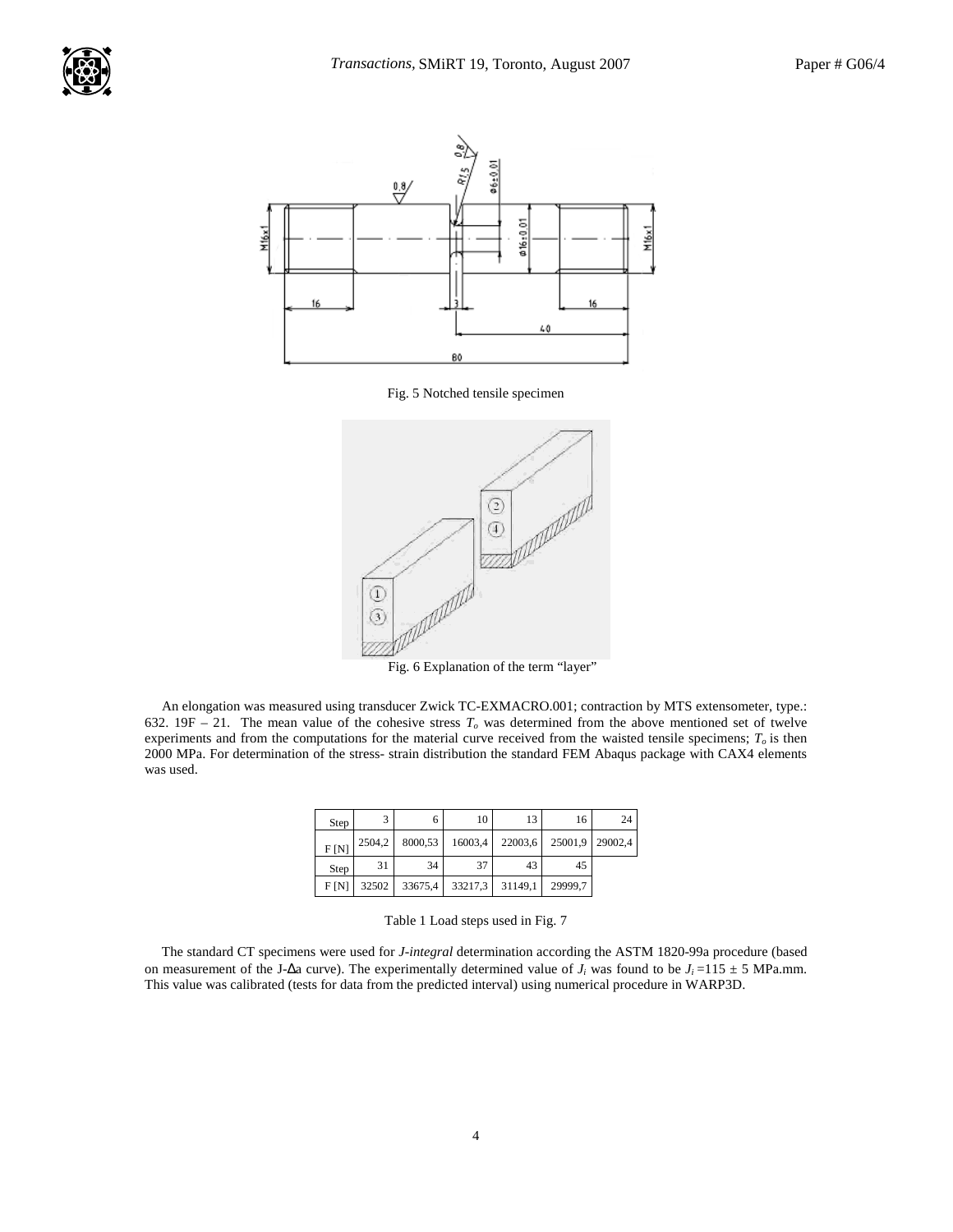



Fig. 7 Axial stress  $-T_0$  and crack tip mesh for notched specimen used for FEM modelling



Fig.  $9 J_i$  calibration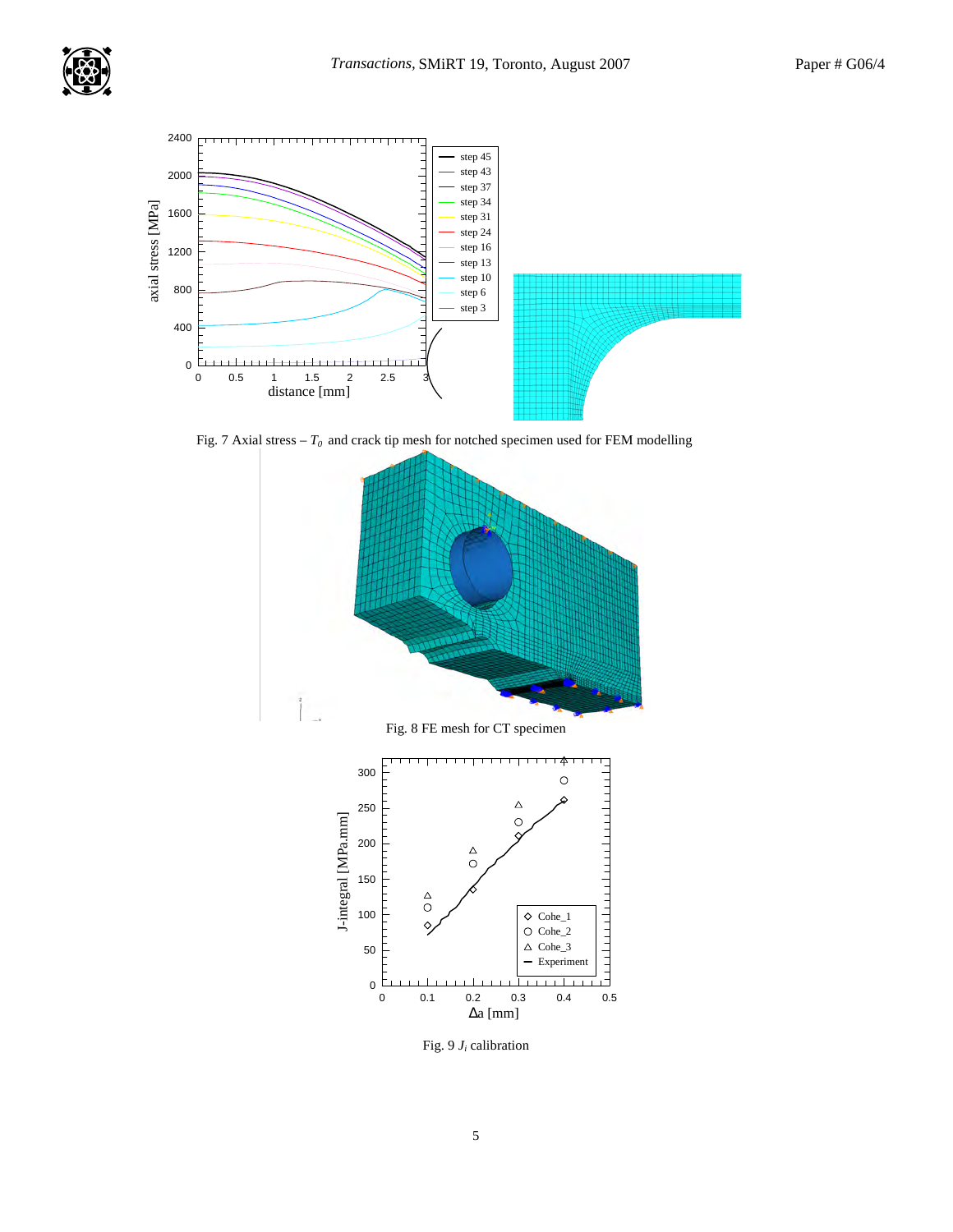The material properties are given by relations true stress-true strain (the material curve). The numerical modeling was realized with all three material curves, see Fig. 3 and Fig 4c. Finding that the best results have been obtained using data generated on the waisted tensile specimens, this curve was used in all subsequent predictions. The standard FEM package ABAQUS has been utilized. Set of computations were applied to the calibration of the cohesive parameters used for *J-R* curve prediction  $(T_0, J_i)$ . Various combinations for  $T_0$  and  $J_i$  were tested. In the Fig. 9 the values  $J_i$  are marked as  $Cobe_1$ ,  $Cobe_2$  a  $Cobe_3$ ,  $(J_i = 110, 120, 130)$  and received data were compared with the experimental values. The best correlation was found for first value of  $J_i = 110$  MPa.mm. From the above analyses follows the prime combination of the cohesive parameters.

- *T0*=2000 MPa
- $J_i = 110$  MPa.mm

#### **J-R Curve Prediction**

Single three point bend specimen SE(B) has been used for experimental prediction of the *J-R* curve by the multiple specimen method. Using the cohesive parameters received on the notched specimens  $(T_0)$  and  $J_i$  on the CT specimens the numerical simulation of the stable crack growth was simulated and *J-R* curve was predicted. By utilization of two symmetry planes (plane xy and yz) for SE(B) specimen with a/W =0.5 only one quarter of the real body was modelled, see in Fig. 10. The FE mesh consists from 8560 nodes and 7155 element C3D8 (Abaqus). For application of nonlinear cohesive element, the package Warp3D was necessary to use. In the same mesh generated in Abaqus the next 180 cohesive elements *inter\_8* were added. Owing to numerical instability the loading increment from one step was decreased from 0,025mm to 0,0025mm (therefore more than 1000 loading steps were applied). The predicted values of the curve *F* versus *CTOD* can be seen in Fig. 11 and the final prediction of the *J-R* curve in the Fig. 12.



Calculating the stable crack propagation in SE(B) body the strong dependence of numeric convergence of the solution and numerical stability on the quality of the mesh was found. Especially the dependence on the mesh density in the direction of width of the body was observed in the calculations. Simulation is a bit time consuming and approximately at least 20 FE meshes were tested, mainly to find comparison with sooner obtained data for modelling of the stable crack growth using GTN model [6]. There is strong need to make some numerical test making relationships between shape of the traction separation law and shape of generated mesh for application of the finite elements method. It has been found for GTN model that the bevel edge of the elements in the crack tip is the best way how to receive to convergent solution, on other hand for application of the cohesive elements it is vice versa, no bevel edge is convenient to use.

# **CONCLUSIONS**

The summary of this study can be drawn:

• Three separate tensile geometries were investigated, including waisted and notched specimens. Waisted samples and standard tensile specimens were used to determine the material curve. The notched specimens have been found very suitable for the verification of the measured material curves. The shallow notch of the waisted tensile specimen allows monitoring of the diametral contraction during testing, so that the true stress could be accurately monitored. Agreement of the computed curve (using Abaqus) force - deflection and force -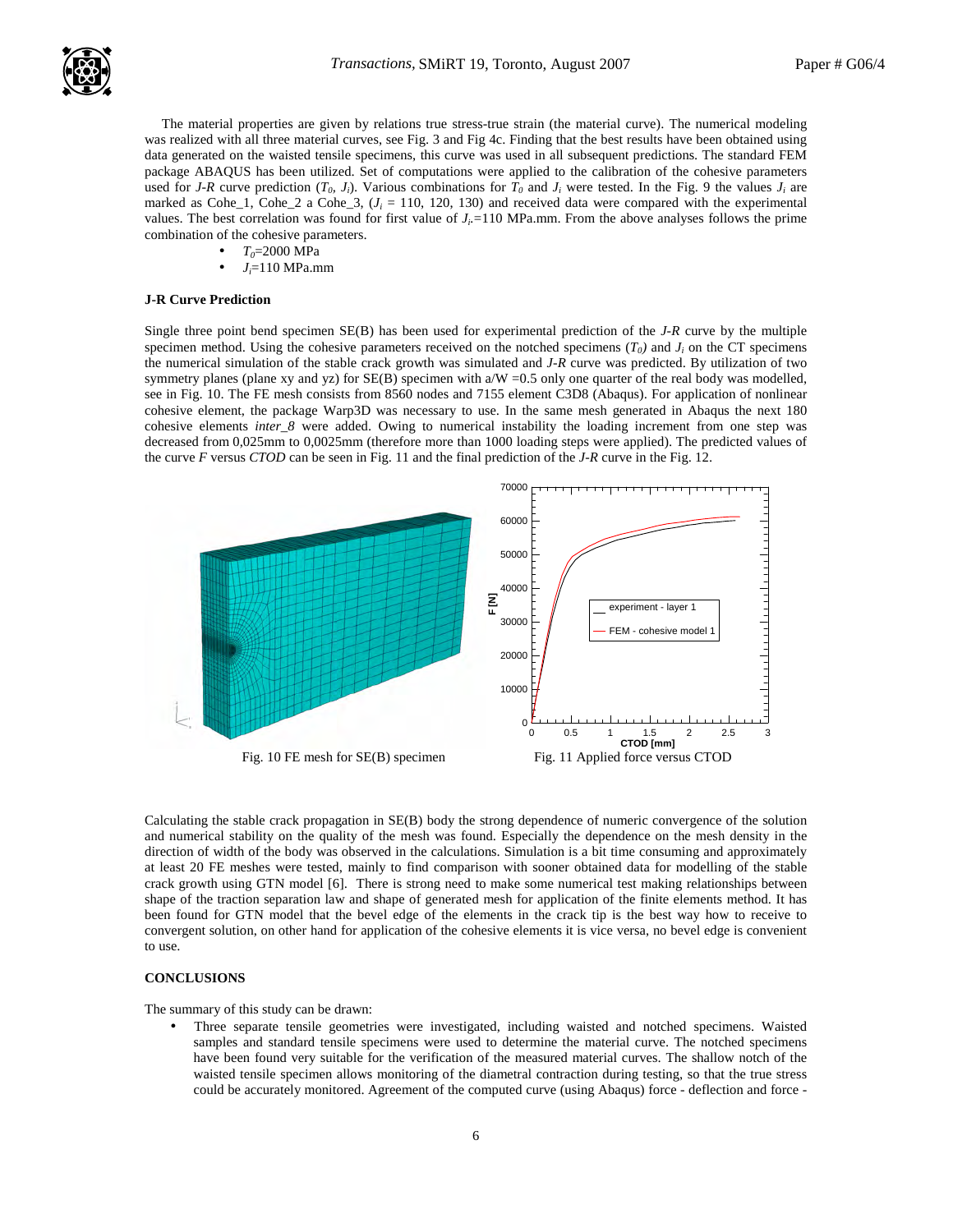

contraction for notched specimen was excellent. Notched specimens were used for  $T<sub>0</sub>$  determination and calibration.

- The standard CT specimens were used for *J-integral* determination according the ASTM 1820-99a procedure and *J<sup>i</sup>* value has been calibrated through the best fit of the calculated and measured *J-R* curve.
- Received cohesive parameters were applied for the *J-R* curve prediction on the SE(B) specimen with a/W=0.5. Strong dependence of the convergence and the numerical stability of the crack growth modelling on the mesh was found, especially for the mesh density in the direction of thickness of the body.
- The shape of the *J-R* curve is more determined by the material curve than by the shape of the traction separation law. The exact determination of the material curve is the key point for proper application of the cohesive zone model used for the ductile fracture.



## **NOMENCLATURE**

| a/W                 | $[\cdot]$               | crack length to width ratio                                              |
|---------------------|-------------------------|--------------------------------------------------------------------------|
| B                   | $\lceil$ mm $\rceil$    | thickness of the bend specimen                                           |
| <b>CTOA</b>         | Γ°Ι                     | crack tip opening angle                                                  |
| <b>CTOD</b>         | Γ°1                     | crack tip opening displacement                                           |
| E                   | [MPa]                   | Young's modulus                                                          |
| $\boldsymbol{F}$    | [N]                     | force                                                                    |
| J                   | [MPa.mm]                | J-integral                                                               |
| $J_i$               | [MPa.mm]                | fracture toughness for crack initiation, expressed by <i>J</i> -integral |
| K                   | [MPa.m <sup>0.5</sup> ] | stress-intensity factor                                                  |
| $K_{IC}$            | [MPa.m $^{0.5}$ ]       | fracture toughness, expressed by the stress-intensity factor             |
| T <sub>o</sub>      | [MPa]                   | maximum traction                                                         |
| $\Gamma_0$          | [MPa.mm]                | maximum separation work                                                  |
| $T(\delta)$         |                         | traction-separation function                                             |
| W                   | $\lceil$ mm $\rceil$    | width of bend specimen                                                   |
| $\mu$               | $\lceil - \rceil$       | Poisson ratio                                                            |
| $\delta$            | $\lfloor$ mm $\rfloor$  | separation parameter                                                     |
| $\sigma_{\rm v}$    | [MPa]                   | yield strength                                                           |
| $\sigma_{ekv}$      | [MPa]                   | equivalent stress                                                        |
| $\varepsilon_{ekv}$ | [MPa]                   | equivalent strain                                                        |

### **ACKNOWLEDGEMENTS**

This research was financially supported by project of the Czech Science Foundation 101/05/0493 and project A200410502 Grant Agency of the Academy of Sciences of the Czech Republic.